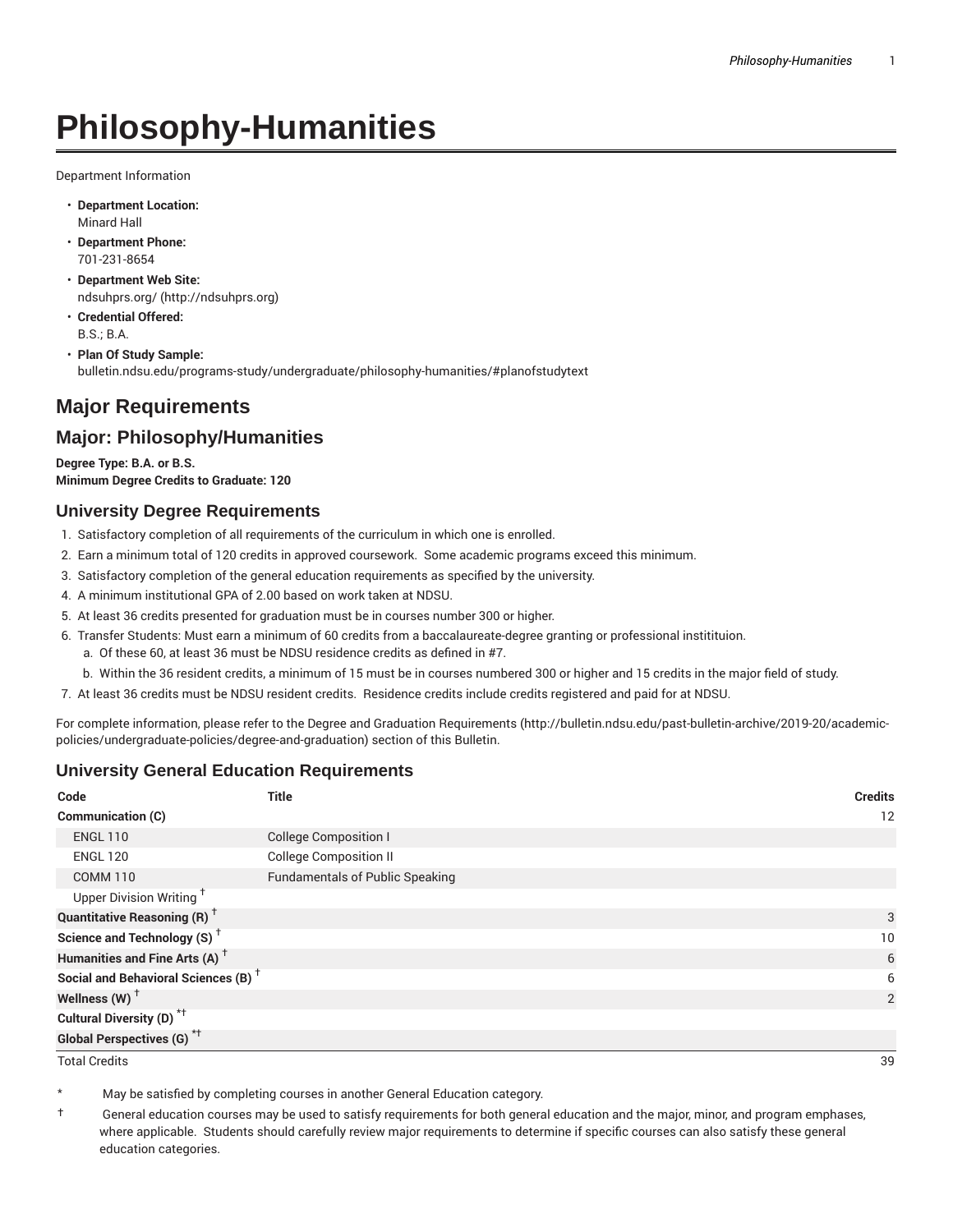• A list of university approved general education courses and administrative policies are available here (http://bulletin.ndsu.edu/past-bulletinarchive/2019-20/academic-policies/undergraduate-policies/general-education/#genedcoursestext).

#### **Arts, Humanities, and Social Sciences**

#### **Degree Requirements**

**Bachelor of Science (B.S.) Degree –** The completion of a minor program of study, a second major, or a second degree is required.

**Bachelor of Arts (B.A.) Degree –** Second year language proficiency at college level required.

#### **Arts, Humanities and Social Sciences College Requirements**

An additional 9 credits are required by the College of Arts, Humanities and Social Sciences for all Bachelor of Science and Bachelor of Arts degree programs of study, except the Bachelor of Fine Arts degree, the Bachelor of Music degree, the Bachelor of Science in Architecture degree, and the Bachelor of Science degree with a major in Environmental Design:

| Code                                  | Title                                                                            |                                                                                                                                                                                                                                                                                | <b>Credits</b> |
|---------------------------------------|----------------------------------------------------------------------------------|--------------------------------------------------------------------------------------------------------------------------------------------------------------------------------------------------------------------------------------------------------------------------------|----------------|
| <b>AH&amp;SS College Requirements</b> |                                                                                  |                                                                                                                                                                                                                                                                                |                |
|                                       | listed for each area. A course with the WGS prefix can only be used in one area. | Courses used to satisfy any general education requirement cannot be used to also count toward the AH&SS College Requirements. A<br>minimum of three credits is required in each of the 3 following areas for a total of 9 credits. Choose only those courses with the prefixes |                |
| <b>Area One: Humanities</b>           |                                                                                  |                                                                                                                                                                                                                                                                                | 3              |
|                                       | ARB, ENGL, FREN, GERM, HIST, HUM, PHIL, RELS, SPAN, or WGS                       |                                                                                                                                                                                                                                                                                |                |
| <b>Area Two: Social Sciences</b>      |                                                                                  |                                                                                                                                                                                                                                                                                | 3              |
|                                       | ANTH, CJ, COMM, EMGT, POLS, SOC, or WGS                                          |                                                                                                                                                                                                                                                                                |                |
| Area Three: Fine Arts                 |                                                                                  |                                                                                                                                                                                                                                                                                | 3              |
|                                       | ARCH, ART, ENVD, LA, MUSC, or THEA                                               |                                                                                                                                                                                                                                                                                |                |
| <b>Total Credits</b>                  |                                                                                  |                                                                                                                                                                                                                                                                                | 9              |

Major Requirements

| Code                                              | Title                                                                 | <b>Credits</b> |
|---------------------------------------------------|-----------------------------------------------------------------------|----------------|
| <b>Philosophy/Humanities Major Requirements</b>   |                                                                       |                |
| <b>PHIL 101</b>                                   | Introduction to Philosophy (May satisfy general education category A) | 3              |
| <b>PHIL 210</b>                                   | Ethics                                                                | 3              |
| or PHIL 215                                       | <b>Contemporary Moral Issues</b>                                      |                |
| <b>PHIL 257</b>                                   | Traditional Logic (May satisfy general education category R)          | 3              |
| <b>PHIL 321</b>                                   | Ancient Philosophy                                                    | 3              |
| or PHIL 322                                       | Medieval Philosophy                                                   |                |
| <b>PHIL 323</b>                                   | Modern Philosophy                                                     | 3              |
| or PHIL 324                                       | Contemporary Philosophy                                               |                |
| <b>PHIL 451</b>                                   | Epistemology                                                          | 3              |
| Capstone Experience: Select one of the following: |                                                                       | 3              |
| <b>PHIL 450</b>                                   | Metaphysics (May satisfy general education category C)                |                |
| <b>PHIL 486</b>                                   | Philosophy & Literature                                               |                |
| <b>PHIL 494</b>                                   |                                                                       |                |
| <b>Philosophy Major Electives</b>                 |                                                                       | 11             |
| <b>Total Credits</b>                              |                                                                       | 32             |

## **Minor Requirements**

#### **Philosophy-Humanities Minor**

#### **Minor Requirements**

#### **Required Credits: 21**

| Code<br><b>Required Minor Courses</b> | <b>Title</b>               | Credits |
|---------------------------------------|----------------------------|---------|
|                                       |                            |         |
| <b>PHIL 101</b>                       | Introduction to Philosophy | 3       |